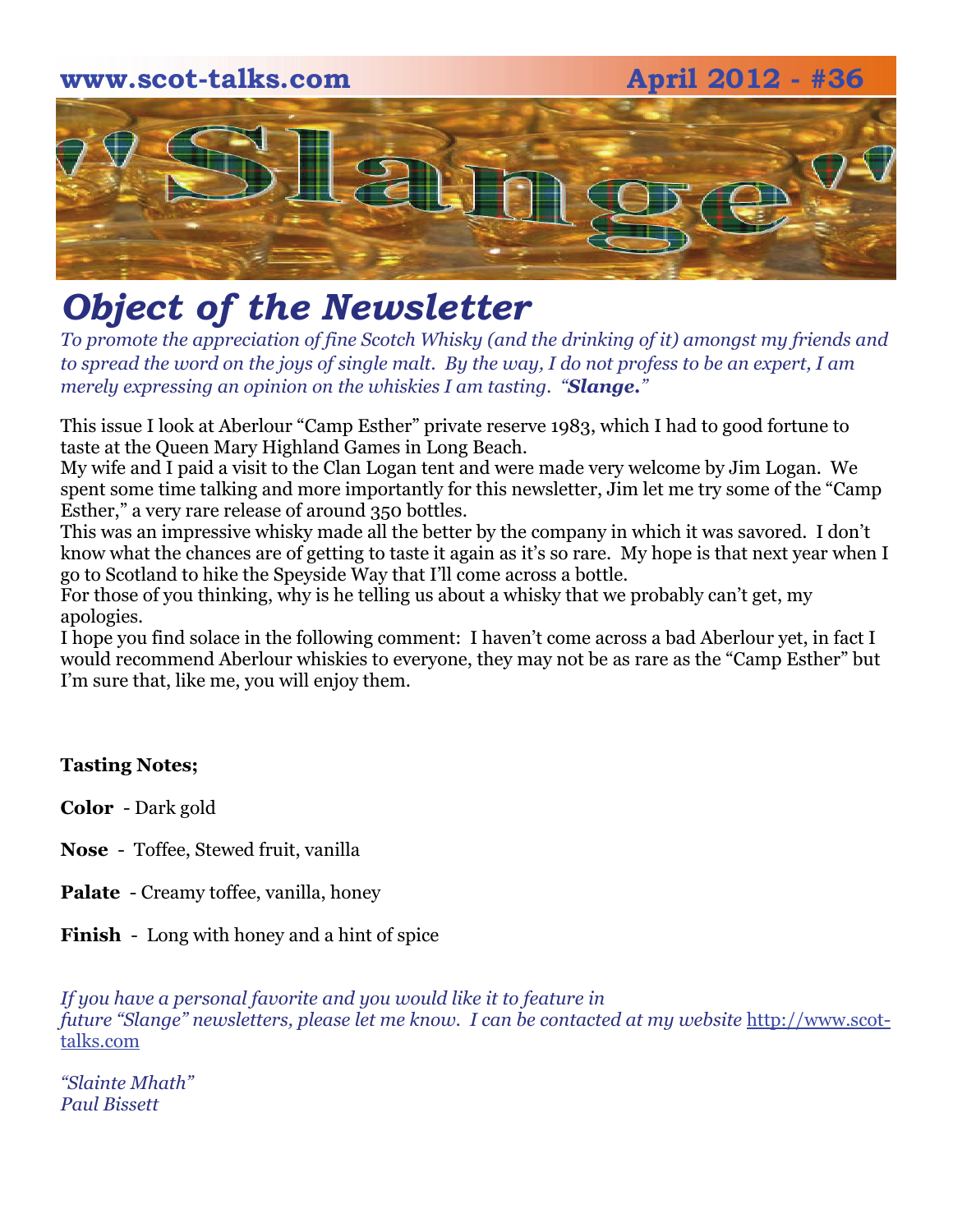

### **A wee bit of History**

At the Queen Mary Highland Games, Long Beach California Jim Logan showed me true Highland hospitality by welcoming me into his clan tent. As we chatted, he gave me sample of the Aberlour "Camp Esther" private reserve 1983 single malt scotch whisky .



Jim on the left, with me cradling the Aberlour

#### *Fishing Story*

I went fishing this morning but after a short time I ran out of worms. Then I saw a cottonmouth with a frog in his mouth. Frogs are good bass bait.

Knowing the snake couldn't bite me with the frog in his mouth I grabbed him right behind the head, took the frog, and put it in my bait bucket.

Now the dilemma was how to release the snake without getting bit. So, I grabbed my bottle of scotch and poured a little whiskey in its mouth. His eyes rolled back, he went limp. I released him into the lake without incident and carried on fishing using the frog.

A little later, I felt a nudge on my foot. It was the snake, with two more frogs.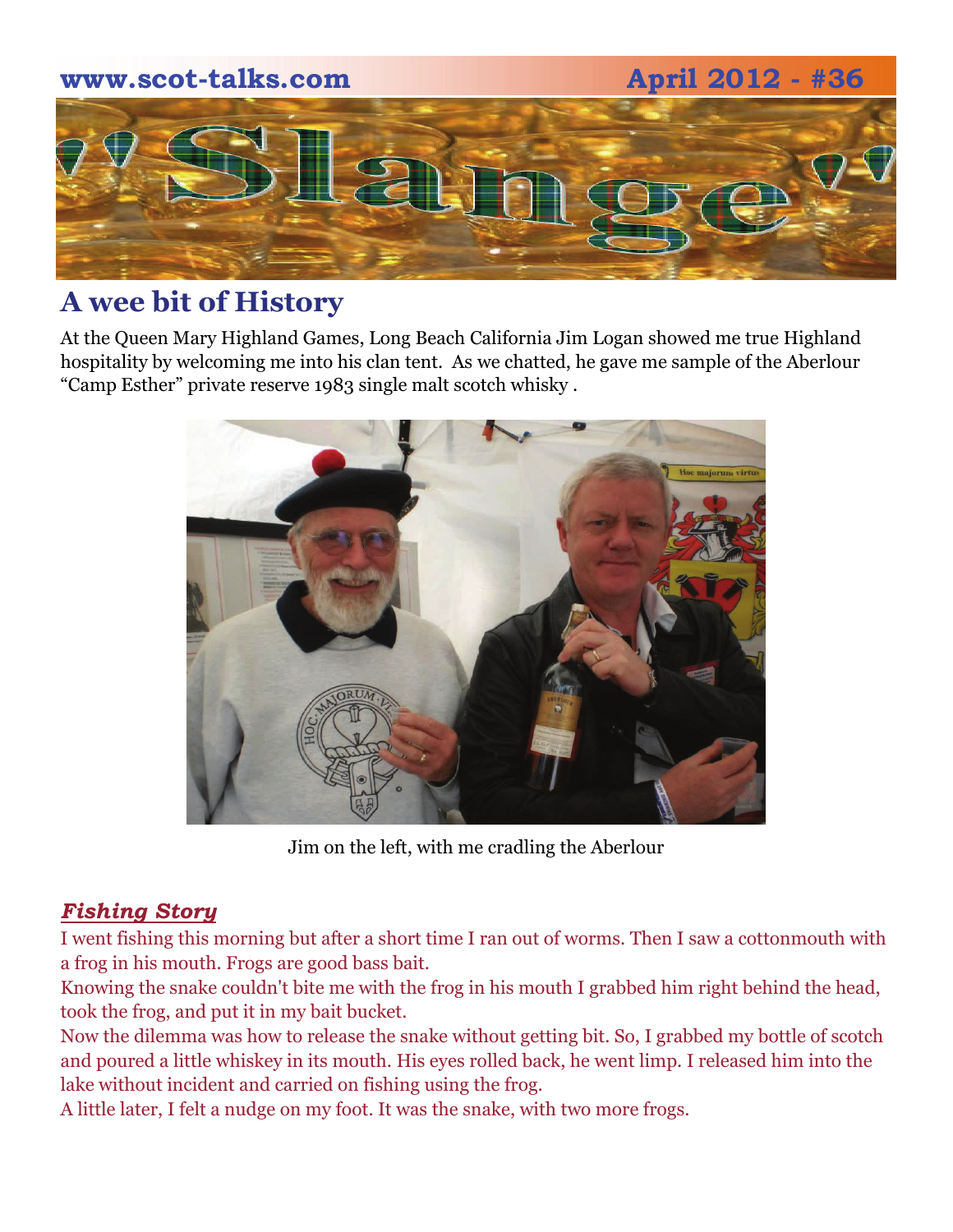

Below is a simple guide to help you choose your single malt Whisky, and the flavor notes you should expect from it. Being Scottish I recommend you find a likely candidate and try it in a bar before buying the whole bottle. With each issue of the newsletter I will add in another Whisky to the flavor map. This Issue; **Aberlour 12 year old.** For more information go to [http://aberlour.com](http://aberlour.com/)